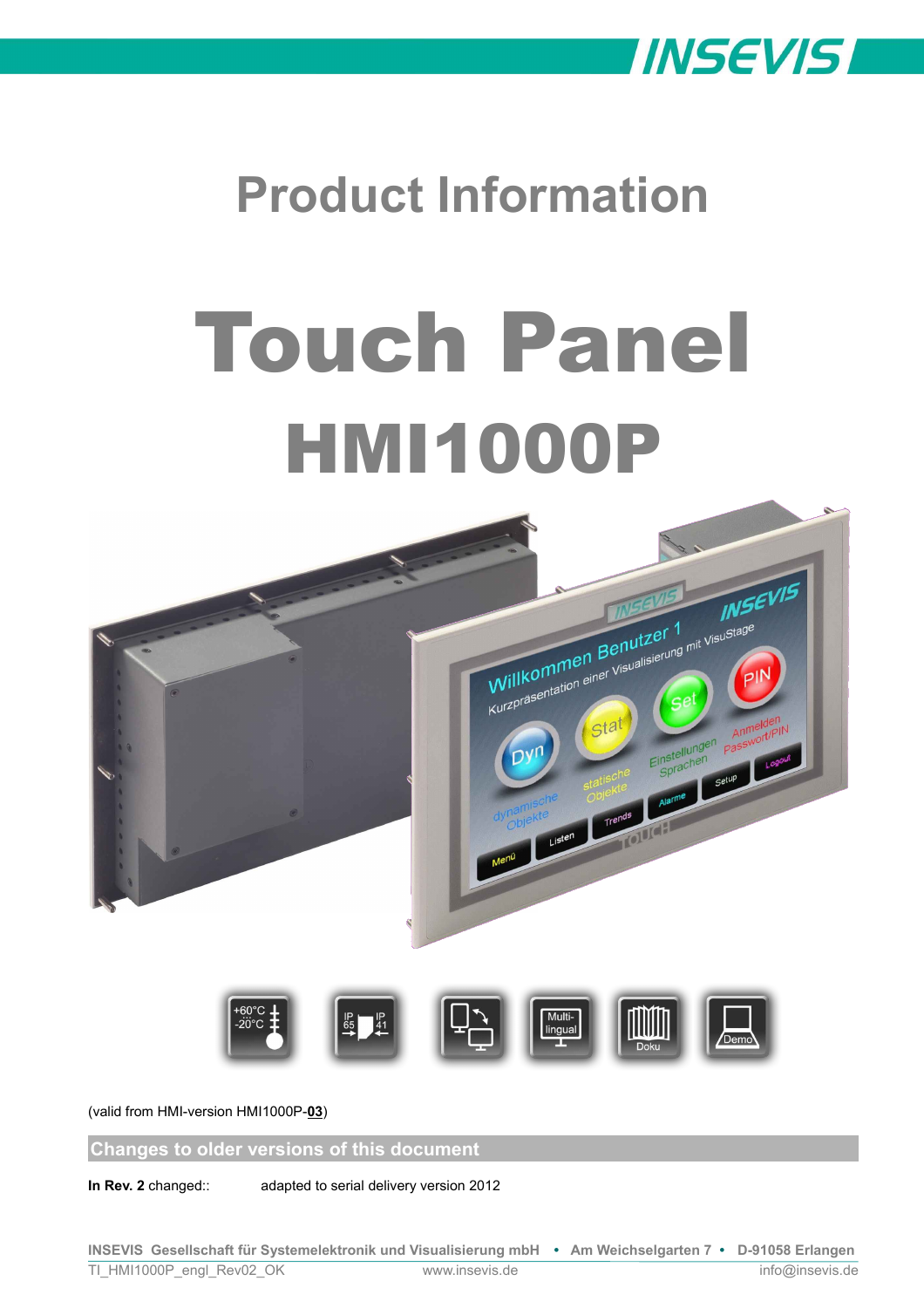



**INSEVIS Gesellschaft für Systemelektronik und Visualisierung mbH • Am Weichselgarten 7 • D-91058 Erlangen**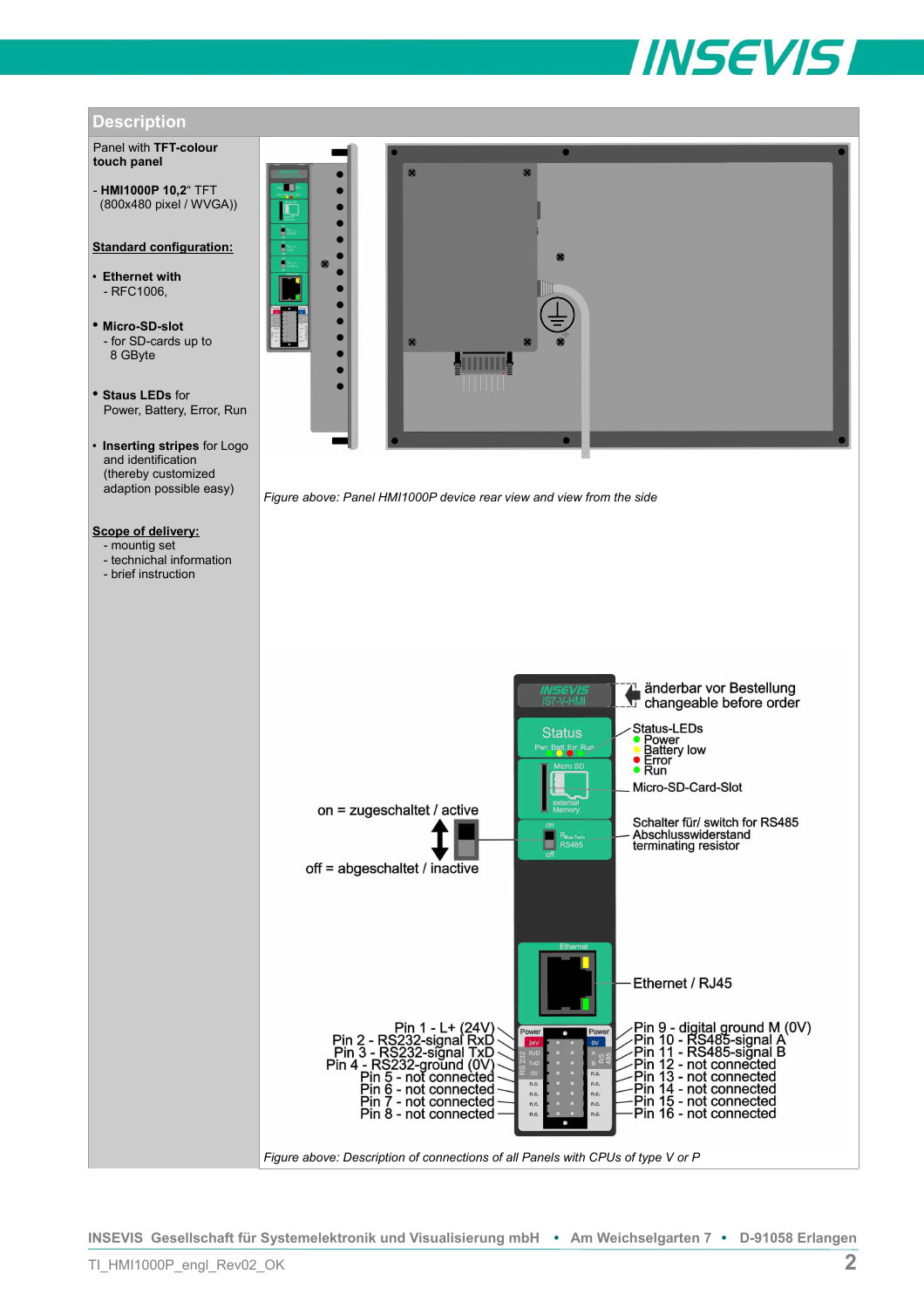

| Technical data                                                   |                                                                                                                                   |
|------------------------------------------------------------------|-----------------------------------------------------------------------------------------------------------------------------------|
| Dimensions W x H x D (mm)<br>Cut out $W \times H$ (mm)<br>Weight | 286 x 188 x 95<br>262 x 165,5<br>ca. 1000 g                                                                                       |
| Operating temperature range<br>Storage temperature range         | -20°C  +60°C (without condensation)<br>$-30^{\circ}$ C  +80 $^{\circ}$ C                                                          |
| IP-protection class<br>front panel<br>rear side                  | <b>IP65</b><br>IP41                                                                                                               |
| Connection technology                                            | unlockable connector with self-lock and 2 lift-arms<br>(cage clamp technology) for cross section up to max. $1.5$ mm <sup>2</sup> |
| Load voltage L+                                                  | 24V DC (11 V  30V DC)                                                                                                             |
| Current consumption<br>Power dissipation                         | 100mA  800mA<br>4W(typ.) 10W(max.)                                                                                                |
| Start-up current                                                 | < 3A                                                                                                                              |
|                                                                  |                                                                                                                                   |
| Diagonal of display (inch)<br>Display resolution (pixel)         | 10,2" (259mm)<br>800x480 Pixel (WVGA)                                                                                             |
| Display unit<br>Operating unit                                   | TFT display with 16Bit colours<br>analog resisitive touch screen                                                                  |
| Visualization software<br>Reference unit                         | VisuStage<br>PC1000                                                                                                               |
|                                                                  |                                                                                                                                   |
| <b>Technical data</b>                                            | <b>CPU</b>                                                                                                                        |
| CPU-type                                                         | CPU type P (HMI1000P)                                                                                                             |
| Flash<br>internal - for visualization<br>external memory         | 24 MByte<br>Micro SD, up to max. 8 GByte                                                                                          |
| Real-time clock                                                  | yes (accumulator-backed hardware clock)                                                                                           |
|                                                                  |                                                                                                                                   |
| Seriell interfaces (protocols)                                   | COM2: RS 485 (only physical - protocols on demand)                                                                                |

#### Ethernet (protocols) ETHERNET: 10/100 Mbit (RFC1006)

#### **Control panel cut out**



**INSEVIS Gesellschaft für Systemelektronik und Visualisierung mbH • Am Weichselgarten 7 • D-91058 Erlangen**